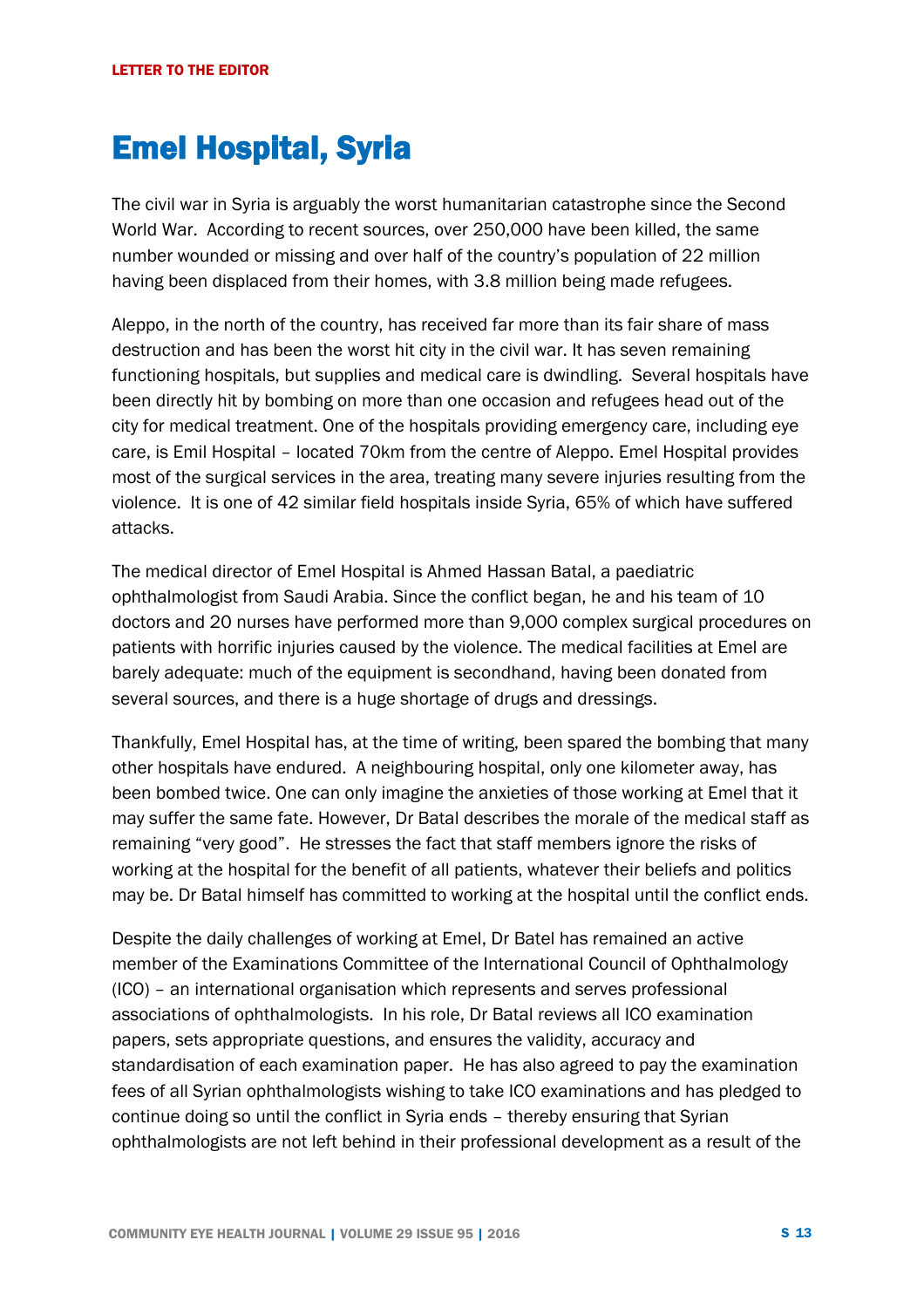conflict. As a result, 62 Syrian ophthalmologists have already sat the ICO examinations in Damascus and many more wish to take the examinations in 2017.

I would like to thank Dr Batal on behalf of the ICO and the ICO Examinations Committee for his kindness and humanity. He is an example to us all.

## Simon Keightley FRCS FRCOphth

Director for Examinations International Council of Ophthalmology

*Emel Hospital is in need of support. If you can help, please contact Simon Keightley via email: [s.keightley@virgin.net](mailto:s.keightley@virgin.net)*



Dr Ahmed Batal (left) at the entrance to Emel Field Hospital. In the centre is Dr Hamedy Osman, the founder of the hospital. Next to him is Dr Nabil Mureden, a volunteer surgeon and chairman of the Italian-Syrian community in Italy



Dr Batal with patient with bilateral lower limb amputations